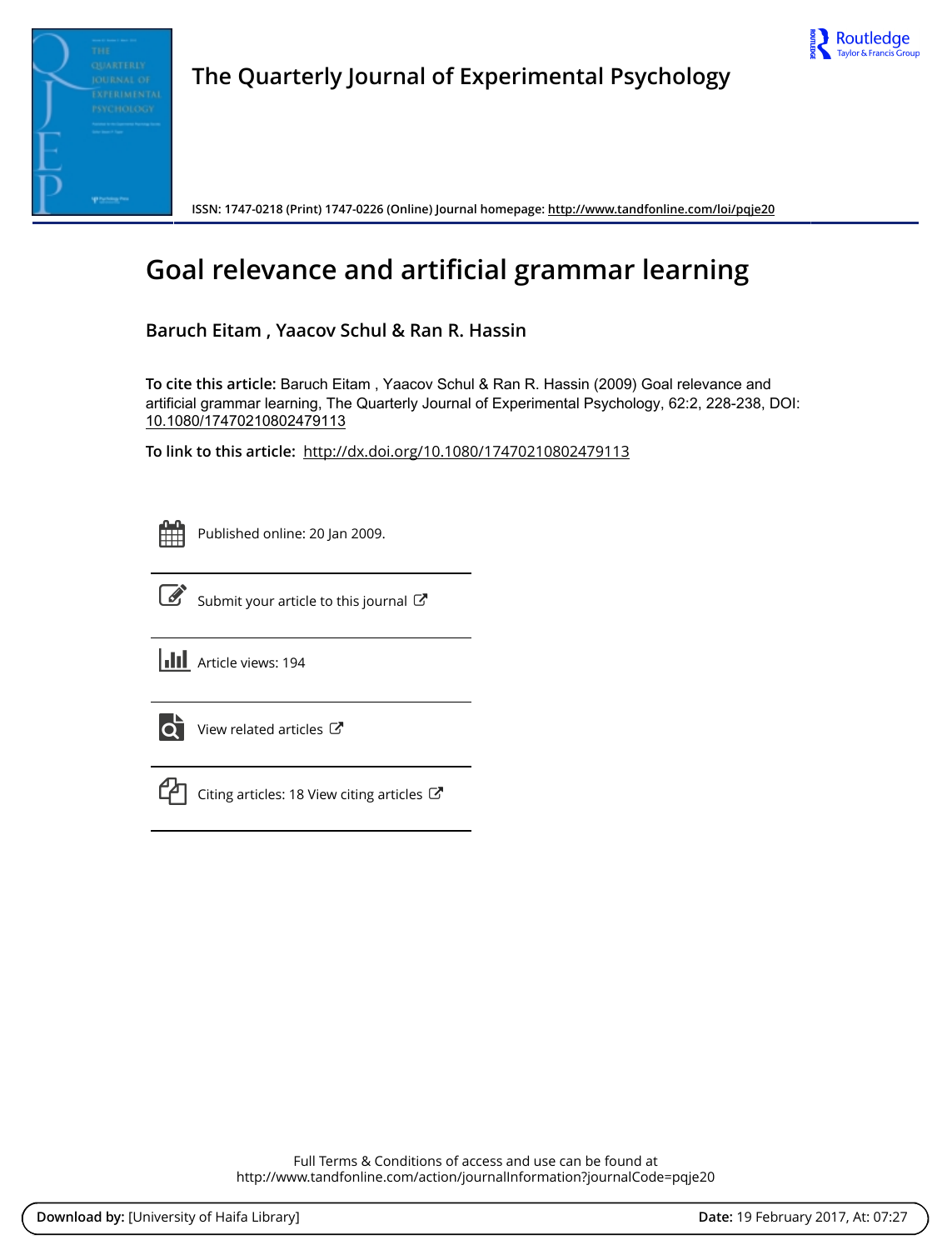## Short article

## Goal relevance and artificial grammar learning

## Baruch Eitam, Yaacov Schul, and Ran R. Hassin

The Hebrew University, Jerusalem, Israel

This investigation used a newly developed artificial grammar learning (AGL) paradigm in which participants were exposed to sequences of stimuli that varied in two dimensions (colours and letters) that were superimposed on each other. Variation within each dimension was determined by a different grammar. The results of two studies strongly suggest that implicit learning in AGL depends on the goal relevance of the to-be-learned dimension. Specifically, when only one of the two stimulus dimensions was relevant for their task (Experiment 1) participants learned the structure underlying the relevant, but not that of the irrelevant dimension. However, when both dimensions were relevant, both structures were learned (Experiment 2). These findings suggest that implicit learning occurs only in dimensions to which we are attuned. Based on the present results and on those of Eitam, Hassin, and Schul (2008) we suggest that focusing on goal relevance may provide new insights into the mechanisms underlying implicit learning.

Keywords: Implicit learning; Goal-directed cognition; Nonconscious processes; Motivation; Selective attention.

Implicit learning refers to people's tendency to acquire complex regularities or patterns without intention or awareness (e.g., Frensch, 1998; Reber, 1967, but see Dulany, Carlson, & Dewey, 1984; Shanks & St. John, 1994). Given consciousness's limited capacity (Kahneman, 1973), implicit learning is an important tool in the toolbox of organisms that live in constantly changing, complex environments. And indeed, 40 years after Reber (1967) introduced the topic to the

cognitive sciences, implicit learning is still in central stage—maybe now more than ever before.

Despite decades of research and impressive advancements (for overviews, see Cleeremans, Destrebecqz, & Boyer, 1998; Dienes, 2008; Frensch & Runger, 2003; Pothos, 2007; Reber, 1993), many fundamental questions regarding implicit learning remain unanswered. In this paper we focus on a subtype of implicit

Correspondence should be addressed to Baruch Eitam, Yaacov Schul, or Ran R. Hassin, The Hebrew University, Jerusalem, Israel. E-mail: baruch.eitam@mail.huji.ac.il, ran.hassin@huji.ac.il, or yschul@huji.ac.il

The article is based on parts of the dissertation of the first author, which was supported by a Golda Meir fellowship to the first author and Israeli Science Foundation Grants 846/03 and 1035/07 for R.R.H. and 371/04 to Y.S.

The authors would like to thank Rich Carlson, Natacha Deroost, Zoltan Dienes, Emmanuel Pothos, and Arthur Reber for their comments on an earlier version of this paper.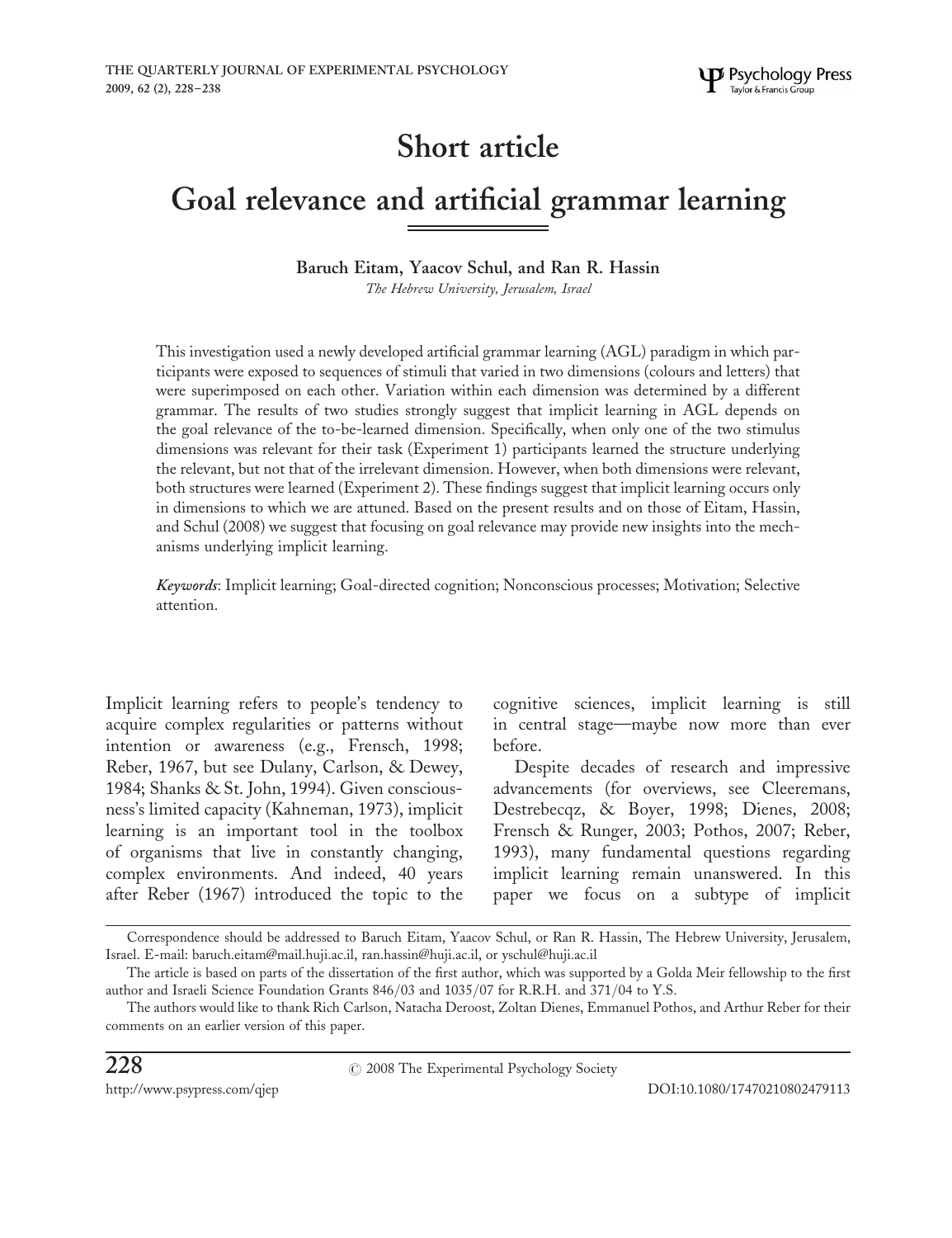learning—artificial grammar learning (AGL; Reber, 1967)—and address one of these issues: the role of attention.

#### Attention and implicit learning

Previous investigations examined the effects of directing attention (to and from stimuli) in other types of implicit learning. They showed that although learning occurs when attention is explicitly directed to the structured stimuli (Cohen, Ivry, & Keele, 1990; Jiang & Chun, 2001; Jimenez & Mendez, 1999; Nissen & Bullemer, 1987; Turk-Browne, Junge, & Scholl, 2005), it may also occur when attention is not explicitly directed towards them (Cock, Berry, & Buchner, 2002; Deroost, Zeischka, & Soetens, 2008; Jiang & Leung, 2005; Schmidtke & Heuer, 1997). Currently, it is unclear when the latter type of learning does occur. We return to this issue in the General Discussion.

In this paper we turn the spotlight on the role of attention in implicit AGL (for a similar exploration, see Tanaka, Kiyokawa, Yamada, Dienes, & Shigemasu, in press). To do so, we introduce a novel and potentially very rich AGL paradigm. The results of two experiments strongly suggest that directing attention to the relevant dimension of the stimuli is a prerequisite for implicit AGL. In the General Discussion section we suggest that the framework adopted here may help us make sense of the seemingly contradicting findings regarding the role of attention in other forms of implicit learning (see above paragraph).

#### The 2AGL paradigm

In the prototypical AGL experiment (e.g., Reber, 1967) participants are presented with sequences of stimuli that vary on one dimension. Most often, these are letter sequences (e.g., XXRSSVM or XMMXM). Participants are typically instructed to merely memorize the sequences. Unbeknownst to them, the stimuli within sequences are determined by a rather complex finite artificial grammar. The critical question is whether

participants are able to implicitly learn the regularities that this grammar dictates.

To assess learning of the grammar, participants perform a "well-formedness" test (Reber, 1967) in which they are presented with *novel* grammatical and nongrammatical letter sequences, which are to be categorized as grammatical or not. The modal finding is that participants correctly classify novel sequences significantly above chance, thus suggesting that they learned the grammar (or its related regularities). The exact form of the acquired knowledge, the degree to which learning is incidental, and the extent to which participants are aware of the grammar are hotly debated issues that are beyond the scope of the current paper (for a recent summary see Pothos, 2007).

We developed a new paradigm (2AGL) that departs from the original in that participants are simultaneously presented with two different sequences that are superimposed on each other (see A in Figure 1). Specifically, each stimulus



Figure 1. (A) A training stimulus. (B) The two grammars used for generating the training and test stimuli (Grammars adapted from those used by Dienes, Altman, Kwan, & Goode, 1995). (C) Two grammatical test stimuli (the colours are for illustration purposes only).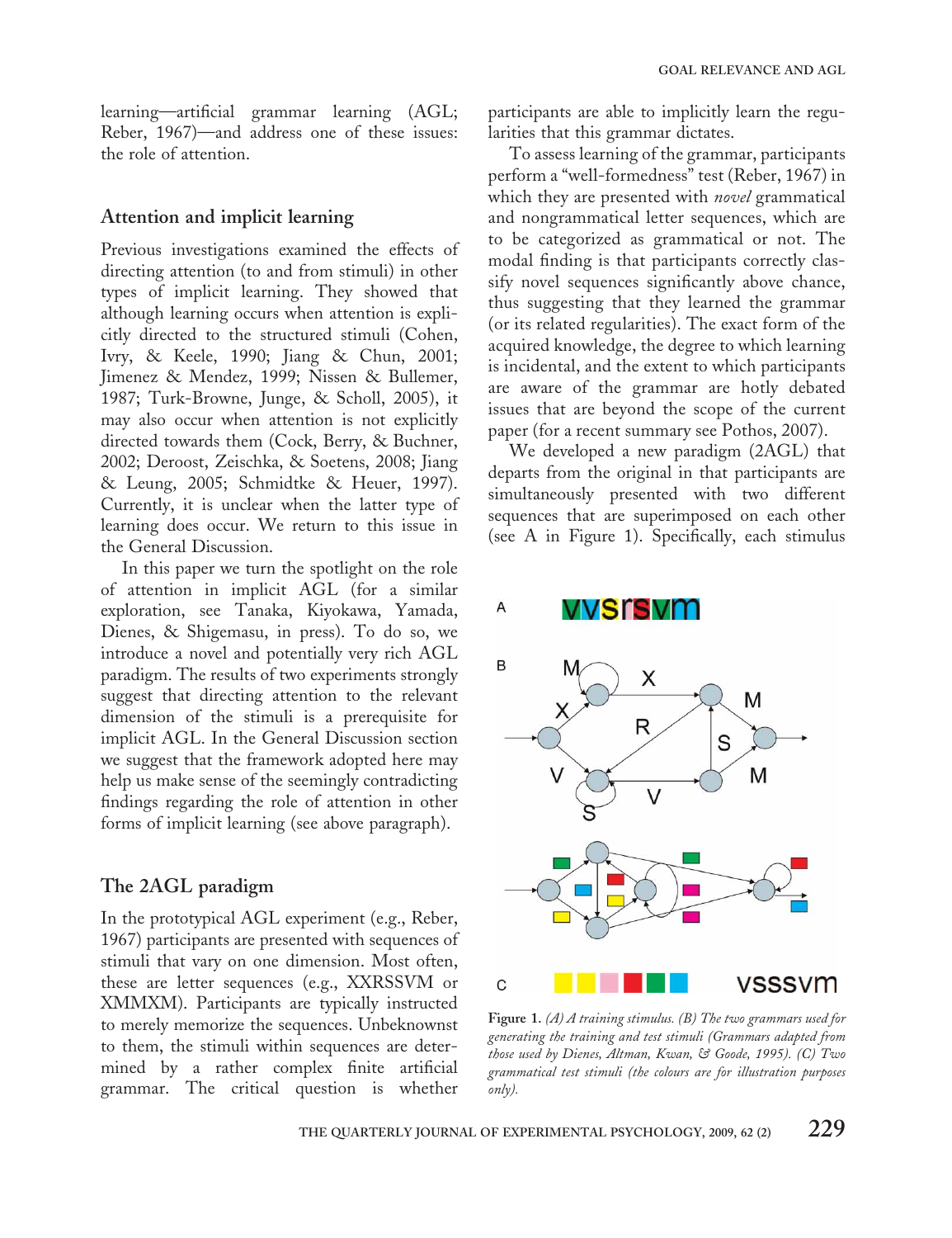varied in (a) the letters and (b) the colours that appear in the letters' background. Letters were generated by one artificial grammar, and colours were generated by a different one (see B in Figure 1).

In the 2AGL paradigm participants might be asked to process (e.g., memorize) the colours, the letters, or both. Thus, while both dimensions are in the focus of attention (one cannot look at the colours but not the letters and vice versa), the paradigm allows us to choose whether to render one or both dimensions task relevant. Note further that it is generally assumed that rendering a dimension task relevant leads to the direction of attention towards this dimension (e.g., Jiang & Chun, 2001; Jiang & Leung, 2005; Jimenez & Mendez, 1999). Thus, a given dimension in 2AGL may be in the focus of attention and selectively attended, or in the focus of attention and not selectively attended. In order to refrain from confusing these two meanings of attention, we refer to the dimension that participants are instructed to memorize as the relevant or goal-relevant dimension (in the sense that it is relevant to the focal task goal).

In the current terminology, then, this paper examines whether goal-irrelevant grammars (or their related regularities) can be implicitly learned. To take an example, assume that participants performing the 2AGL task are asked to memorize the colours. Based on past research, we know that they should learn the grammar associated with colours. The question we pose here is whether they will also learn the grammar underlying the letter sequences.

## EXPERIMENT 1

## Method

#### Participants

A total of 47 Hebrew University undergraduates (20 females, mean age  $= 22.8$  years,  $SD = 2.8$ ) participated in the experiment in exchange for course credit or pay. Participants were run individually and were randomly assigned to one of four conditions.

#### Procedure

Participants first performed the training phase followed by a surprise "well-formedness" test (Reber, 1967). In the test phase participants were requested to classify novel sequences that varied in one dimension only, as either grammatical or not (see below).

Training phase. In each trial of the training phase a sequence of letters and colours appeared in the centre of the screen for 7 seconds (cf. Dienes, Altman, Kwan, & Goode, 1995). The letters were always black, and each of them was encased in a coloured rectangle (see A in Figure 1). The sequences of letters were determined by one grammar and the sequences of colours by another (see Figure 1).<sup>1</sup> The two grammars were similar in their complexity, each containing eight potential paths between nodes and two recursions (see Figure 1).

A total of 32 different sequences were generated from each grammar (see Appendix A). The two sets of unidimensional stimuli were randomly combined, with the restriction of the colour and letter sequences having equal length, to create a set of 32 bidimensional training stimuli. Each training stimulus was repeated three times in the course of training. The order of stimuli was randomly determined for each participant, with the provision that the same stimulus did not appear on consecutive trials.

One group of participants was instructed to memorize the sequences of letters; another, the sequences of colours. Participants were informed that "sometimes, your memory would be probed", and indeed following (randomly determined) 36 of the 96 trials participants were asked to recall the previous sequence. Specifically, participants were requested to type in the sequence

<sup>&</sup>lt;sup>1</sup> The choice of colouring the background, rather then the letters themselves, was based on the recent suggestion of Turk-Browne, Isola, Junge, and Scholl (2008), who proposed that implicit learning of individual dimensions is impaired when the dimensions are perceived as belonging to the same object (as is the case with coloured letters).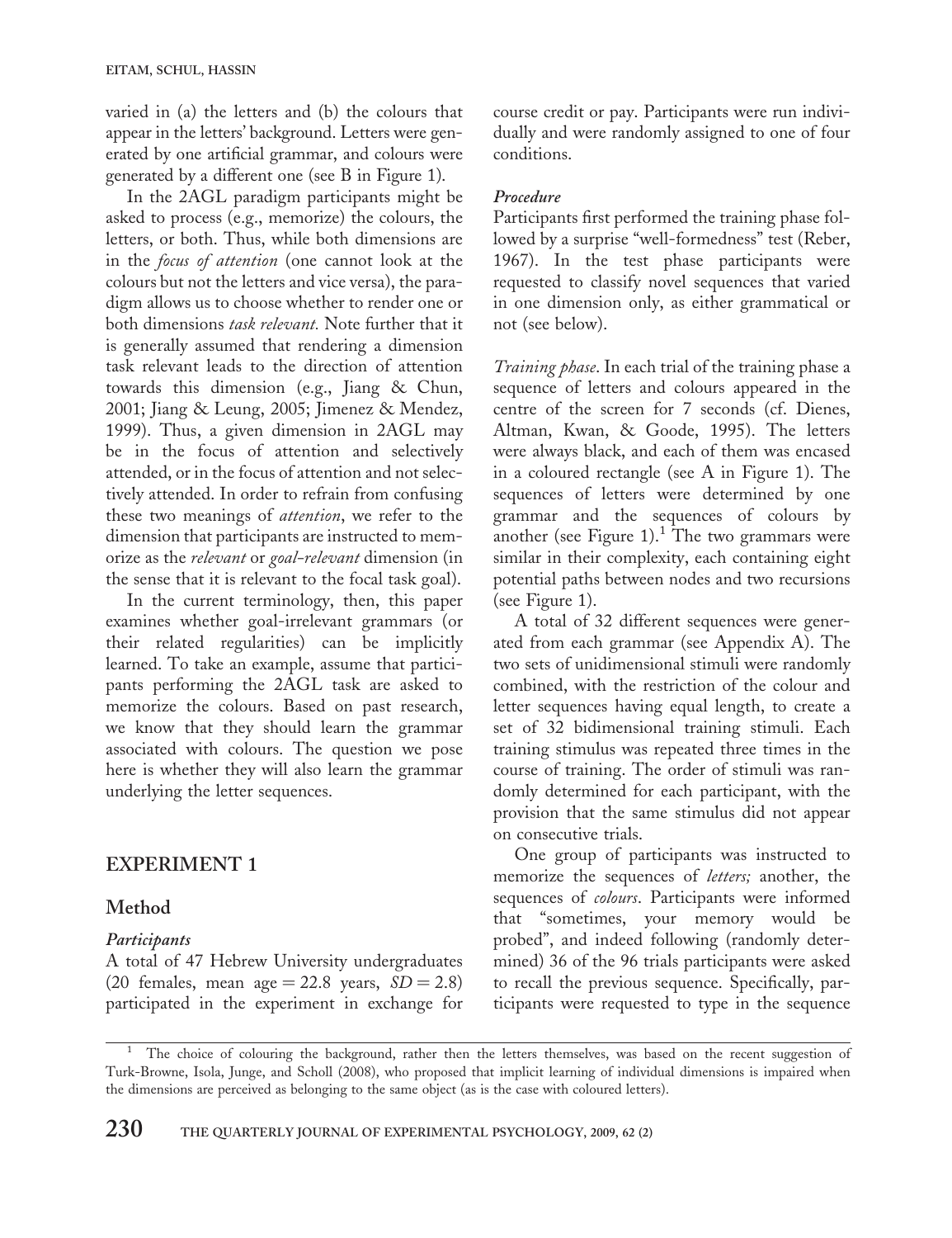of letters or colours (depending on the condition they were assigned to) into an open-ended response box that appeared immediately after the sequence disappeared.

Test phase. Following training, and depending on their experimental condition, participants were informed that the letter/colour sequences adhered to a very complex set of rules. They were then asked to categorize 40 new sequences as either grammatical or not. A total of 20 test stimuli were grammatical, and 20 violated the grammar. The nongrammatical stimuli started and ended with a grammatically correct letter, and each violated the grammar twice (see Appendix B). Moreover, the grammatical test items of one dimension were nongrammatical for the other dimension and vice versa (Dienes et al., 1995). For example, the test stimulus "XXRVM" is grammatical according to the letter grammar but nongrammatical according to the colour grammar.

To foster application of implicit knowledge participants were warned that the rules were very complex, and they were encouraged to use their gut feeling when classifying the novel strings (see, e.g., Dienes et al., 1995). Sequences in the test phase were unidimensional, so that letter sequences appeared with no colour background, and colour sequences appeared with no letter content (see C in Figure 1). The nongrammatical colour sequences were generated from the grammar of the letters, and vice versa.

The test sequences were presented in the centre of the screen until participants responded. No feedback was given, in order to minimize explicit learning during the test phase.

#### Design

The experiment had a 2 (test: dimension of tested grammar, letters vs. colours)  $\times$  2 (relevance: whether the tested grammar was relevant during training, relevant vs. irrelevant) between-participants design.

All participants were exposed to exactly the same training sequences. They differed with respect to what they were instructed to memorize (letters or colours) and the stimuli they were tested on (letters or colours). Specifically, about half of the participants were instructed to memorize the letter sequences and half the colour sequences (see Table 1 for exact numbers of participants). Orthogonally, about half of the participants were tested on letter sequences, and half were tested on colour sequences. Accordingly, when considering the training and testing sequences jointly, 24 participants were tested on the grammar of the relevant dimension, and 23 were tested on the grammar of the irrelevant dimension.

#### Results

Our main hypothesis was that a grammar would be learned more successfully when it was goal relevant than when it was not. A two-way analysis of variance (ANOVA) with test (letters vs. colours) and relevance (relevant vs. irrelevant) as betweenparticipants factors was performed. Our primary concern is with the main effect of relevance namely, would the grammar associated with colours/letters be better learned when it was relevant?

The results presented in Table 1 provide an affirmative answer. The grammar of colours was

Table 1. Learning performance by grammar relevance and type of grammar tested in Experiment 1

| Type of grammar tested | Relevance    |              |          |              |             |          |  |
|------------------------|--------------|--------------|----------|--------------|-------------|----------|--|
|                        | Relevant     |              |          | Irrelevant   |             |          |  |
|                        | Correct      | SD           | N        | Correct      | SD          | N        |  |
| Colour<br>Letter       | 62.1<br>71.5 | 10.7<br>14.6 | 11<br>13 | 47.3<br>50.7 | 6.4<br>10.1 | 12<br>11 |  |

Note: Correct = mean percentage of correct classifications.  $N =$  number of participants.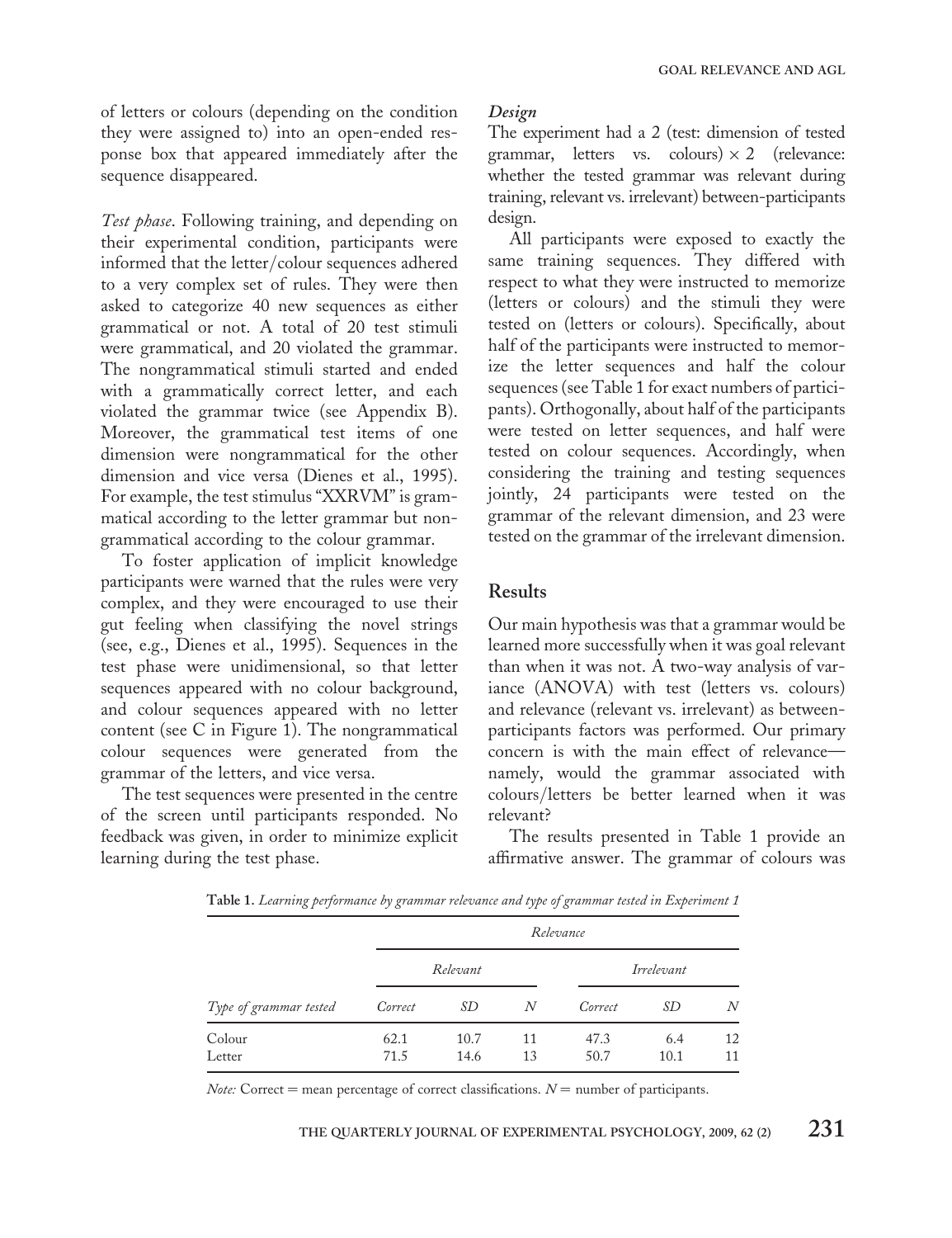learned more successfully when colour was made relevant through the memorization task (62.1% vs. 47.3%), and the grammar of the letters was learned more successfully when letters were relevant (71.5% vs. 50.7%), leading to a significant main effect of relevance,  $F(1, 43) = 30.9, p < .05,$ partial eta squared  $= .42$ . This effect was not qualified by an interaction with the test factor  $(F < 1)$ .

In addition, the main effect of test type was significant,  $F(1, 43) = 4.00, p = .05$ , partial eta squared  $= .09$ , indicating that the grammar underlying letters was better learned than that of colours. This effect was not hypothesized, and it may reflect factors such as the dimension's saliency and discriminability, amongst others.

Analyses of the simple effect of relevance, within each type of test stimuli, revealed that it was significant both for colours,  $t(21) = 4.06$ ,  $p < .01$ , partial eta squared = .44, and letters,  $t(22) = 4.0, \, p < .01, \,$  partial eta squared = .42. Finally, analyses of the individual cells revealed that while performance of participants who were tested on their relevant grammar was significantly better than chance (both  $ts > 3.7$ , both  $ps < .01$ ), performance of those who were tested on grammars of the irrelevant dimension did not significantly differ from chance-level performance (both  $ps > .16$ ). To conclude, the results of the Experiment 1 are consistent with the hypothesis that participants only learn the grammar that is relevant to their goals.

#### Implicitness of learning

Following the well-formedness test we assessed participants' intentions by asking them "to what extent did you try to learn the rules that determined the sequences of stimuli you saw?"  $(1 = "not at$ all" $-9$  = "tried very hard").

The responses revealed that participants' conscious intention to learn did not significantly differ as a function of relevance  $(M = 4.32, SD = 2.86,$ when relevant, and  $M = 3.72$ ,  $SD = 2.37$ , when irrelevant),  $t(42) < 1$ . Thus, the superior performance of participants in the relevant condition cannot be explained by attributing a stronger intention to learn.

Furthermore, participants' intentions to learn did not significantly correlate with performance,  $r(44) = .21, p = .17.$ 

These two findings lead us to conclude, then, that learning was implicit, in the sense that it was largely unintended.

#### Discussion

Participants in Experiment 1 could, in principle, learn the two grammars, as both the letters and colours were in their focus of attention. Still, only the grammar underlying the relevant dimension was learned. We interpret this to mean that AGL is selective, in that people tend to implicitly learn only information that is relevant to their current goals (which was, in our experiment, memorizing sequences of letters or colours).

Two possible objections to our interpretation of these results may be raised. First, one may argue that the knowledge of the irrelevant grammar was acquired but not applied (see Jiang & Leung, 2005). The results of Experiment 2 suggest that this is not the case, and we return to discussing this objection after presenting them.

Second, it could be argued that given the complexity of the two grammars, learning the relevant grammar exhausted the capacity for implicit learning (Dienes, Broadbent, & Berry, 1991; but see Reber, 1993). Accordingly, one may argue that the irrelevant grammar was not learned because participants simply cannot learn these two grammars simultaneously, regardless of their relevance.

Experiment 2 was designed to investigate the latter objection. To do so, we rendered the two dimensions relevant by asking participants to memorize both letter and colour sequences. We examined whether under these conditions participants can learn both grammars.

## EXPERIMENT 2

#### Method

#### **Participants**

A total of 17 Hebrew University undergraduates (12 females, mean  $age = 22.35$  years,  $SD = 2.59$ )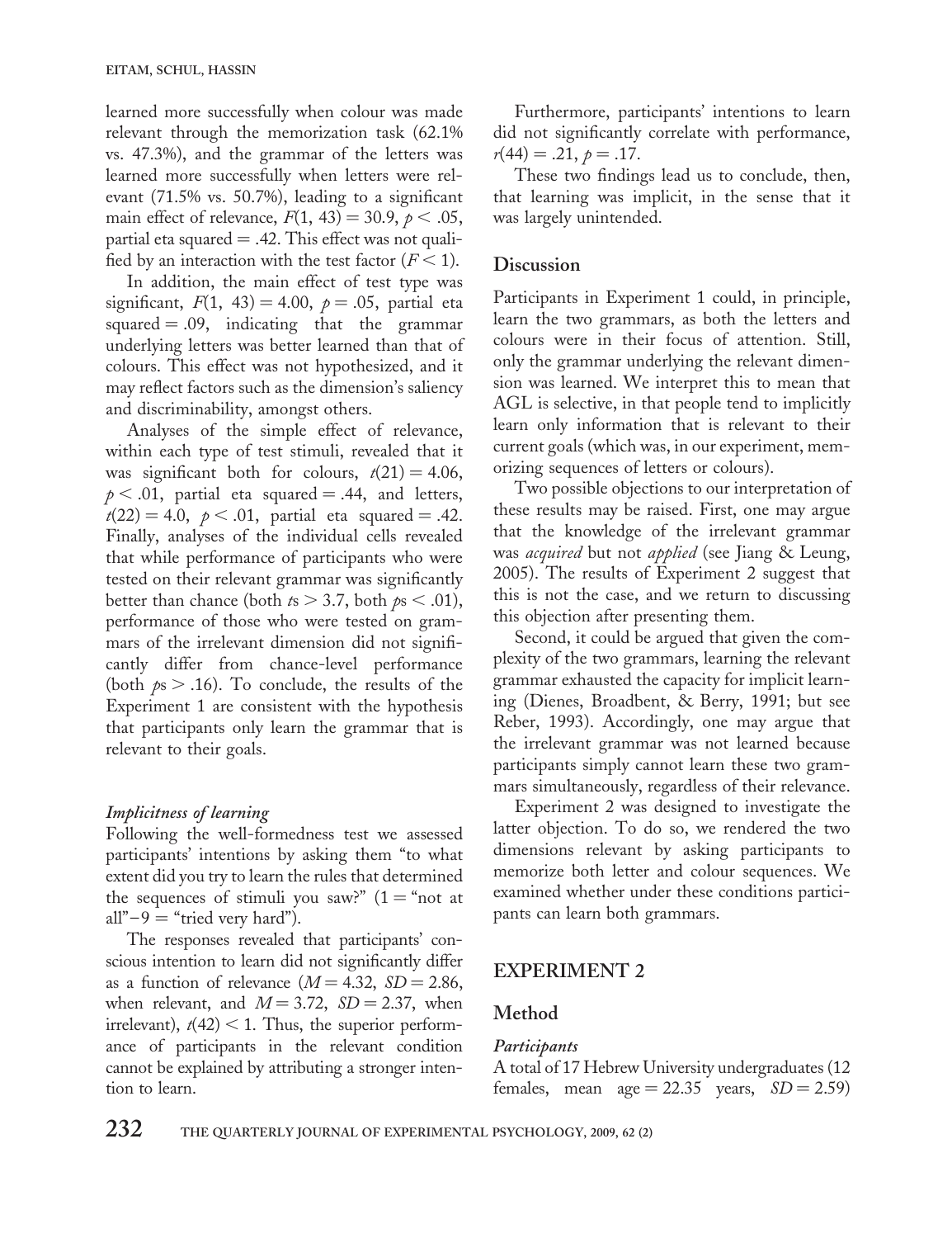participated in the experiment in exchange for course credit or pay. Participants were run individually.

#### Procedure

The procedure was identical to that of Experiment 1 save two changes:

First, we rendered both dimensions goal relevant. This was achieved by instructing participants to memorize both the letters and the colours. Participants were informed that they would occasionally be asked to reproduce either a letter sequence or a colour sequence. Indeed, there were 18 probes of colour sequences and 18 probes of letter sequences, which appeared randomly throughout the 96 learning trials.

Secondly, all participants were tested on their learning of the two grammars. They were given 40 novel sequences of colours and 40 novel sequences of letters (the order was counterbalanced) and were asked to categorize each sequence as grammatical or not. As in Experiment 1, half of the sequences of each type of test stimulus were grammatical.

## Results and discussion

The data of one participant who failed to follow instructions were discarded. The results clearly indicate that despite the complexity of the two grammars, participants successfully learned both of them. Participants correctly classified  $65.3\%$  ( $SD = 11.4$ ) of the novel letter sequences and  $55\%$  ( $SD = 8.31$ ) of the novel colour sequences,  $t(15) = 5.4$ ,  $p < .01$ , partial eta squared = .66, and  $t(15) = 2.4, p < .05$ , partial eta squared  $= .28$ , respectively.

These results clearly show that participants can simultaneously learn, and then apply, two discrete grammars, thus ruling out the idea that participants in Experiment 1 could not learn both grammars simultaneously. These findings also rule out the other alternative explanation of the results of Experiment 1, according to which both grammars were learned but one of them could not be applied. Thus, the findings of Experiment 2 strongly suggest that participants in Experiment 1 failed to learn the second grammar because it was irrelevant to their goal.

It is worthwhile to note that while we are not the first to examine learning of two grammars in AGL, all previous research introduced the grammars sequentially (Conway & Christiansen, 2006; Dienes et al., 1995). Related forms of implicit learning (e.g., using the Serial Reaction Time [SRT] paradigm) did show simultaneous learning, but these demonstrations were limited to the special case in which one of the dimensions was spatial location, a dimension that may be very unique (cf. Mayr, 1996).

Let us make three final comments. First, comparing the learning scores of the two dimensions revealed that, as in Experiment 1, the grammar underlying letter sequences was better learned,  $t(15) = 3.3, \, p < .01, \,$  partial eta squared = .42. This finding was not hypothesized and may reflect various factors that are not the focus of the current investigation (see the Discussion section of Experiment 1).

A second observation is that the learning in Experiment 2 seems to be weaker than that in the Experiment 1. Acknowledging the problems associated with comparing results across two experiments, this observation seems to support the position that implicit learning is, to some degree, resource demanding (Dienes et al., 1995; Shanks, Rowland, & Ranger, 2005; but see Jimenez & Mendez, 1999; Mayr, 1996). The weaker learning in Experiment 2 may also reflect the smaller number of probes for each dimension used during the encoding stage (e.g., Dienes et al., 1991; but see Rausei, Makovski, & Jiang, 2007).<sup>2</sup>

Finally, learning in this experiment is considered to be incidental, in the sense that it is not explicitly required. As both dimensions were relevant in Experiment 2, participants' intention to learn the structures underlying relevant and irrelevant dimensions could not be compared (see Experiment 1). It seems safe to assume, however, that since the cognitive load in Experiment 2 was higher than that in Experiment 1, participants'

<sup>&</sup>lt;sup>2</sup> We thank Natacha Deroost for this suggestion.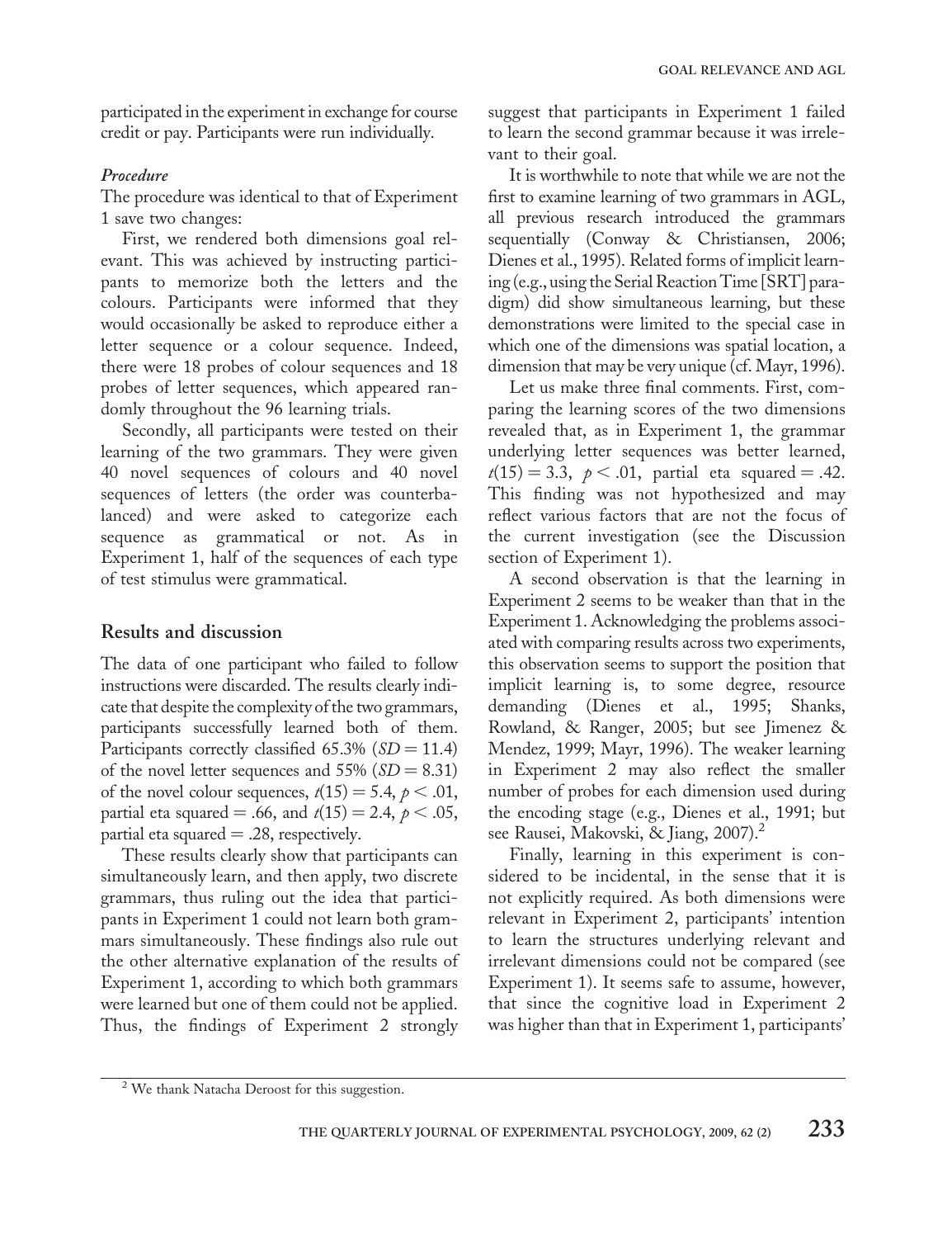intention to learn should have been even lower, thus essentially replicating the results of Experiment 1. Therefore, we regard the learning in Experiment 2 as implicit.

## GENERAL DISCUSSION

Together the results of Experiments 1 and 2 provide compelling evidence for the selectivity of implicit AGL: Learning occurs for goal-relevant dimensions, and it does not occur for goal-irrelevant ones. These results underscore the ability of the mental system to selectively, yet unintentionally and unconsciously, extract relevant structures from our environments.

The idea that implicit learning is goal dependent (see also Frensch & Runger, 2003; Schmidtke & Heuer, 1997) may shed new light on an existing puzzle in the implicit learning literature. The puzzle was succinctly described in the Introduction: Some experiments find that implicit learning (in non-AGL paradigms) occurs without directing participants' attention to the to-be-learned stimuli (e.g., Cock et al., 2002; Deroost et al., 2008; Jiang & Leung, 2005; Schmitdke & Heuer, 1997), whereas others find the opposite pattern (e.g., Jiang & Chun, 2001; Jimenez & Mendez, 1999; Tanaka et al., in press; Turk-Browne et al., 2005). Our theoretical analysis predicts when the grammar underlying unattended dimensions should be learned. If implicit learning is, as we suggest, goal dependent, then one would expect that learning in unattended dimensions would occur only when the to-belearned structure is goal relevant.

Indeed, in cases in which implicit learning of the structure underlying unattended (i.e., "irrelevant") stimuli occurred, the structure was relevant to participants' performance (Cock et al., 2002; Deroost et al., 2008; Jiang & Leung, 2005; Schmidtke & Heuer, 1997). To take an example Cock et al. (2002) used an SRT task and instructed participants to attend to stimuli of one colour and ignore those of the other colour. Importantly, "irrelevant" and "relevant" stimuli could not appear in the same location. As participants' task

was to respond quickly and accurately to the appearance of the "relevant" stimuli, knowledge of the structure underlying the appearance of the "irrelevant" stimuli could have improved their performance by informing them where targets will not appear (ruling out 25% of the possible locations). Clearly, then, learning this structure was goal relevant. On the other hand, when stimuli that were not selectively attended were irrelevant for performance (and were not otherwise perceived as relevant by the system) their structure was not learned. For example, in the study by Turk-Browne and his colleagues (2005), participants performed a challenging n-back task on one set of shapes and did nothing with another set of shapes. Additionally, the structure of the irrelevant stimuli was not correlated with that of the relevant stimuli and thus could not assist performance. Accordingly, only the structure underlying the relevant set of shapes was learned.

Further research is needed to establish the conditions under which goal relevance is both necessary and sufficient for learning to occur. For example, in Jimenez and Mendez's (1999) version of the SRT paradigm participants failed to learn a simple relationship across dimensions (i.e., how the shape of the current stimulus predicts the next trial's location) although such learning would be beneficial to their performance and, thus, is goal relevant. Jimenez and Mendez's study differed from our own in that the to-be learned contingency occurred across dimensions while in our study it occurred within dimension. We speculate that learning contingencies of unrelated dimensions may pose a greater challenge to the mental system (see also Hoffmann & Sebald, 2005), which might be overcome if each of the dimensions becomes goal relevant. Another condition in which learning of a secondary (nonfocal) dimension might not occur although it is goal relevant is when the primary dimension lacks any structure (e.g., appears in random order). Such conditions may lead to a "shut-down" of the contingency learning process and thus impair consequent structure learning of both focal and nonfocal dimensions (Deroost et al., 2008, Exp. 3; Junge, Scholl, & Chun, 2007).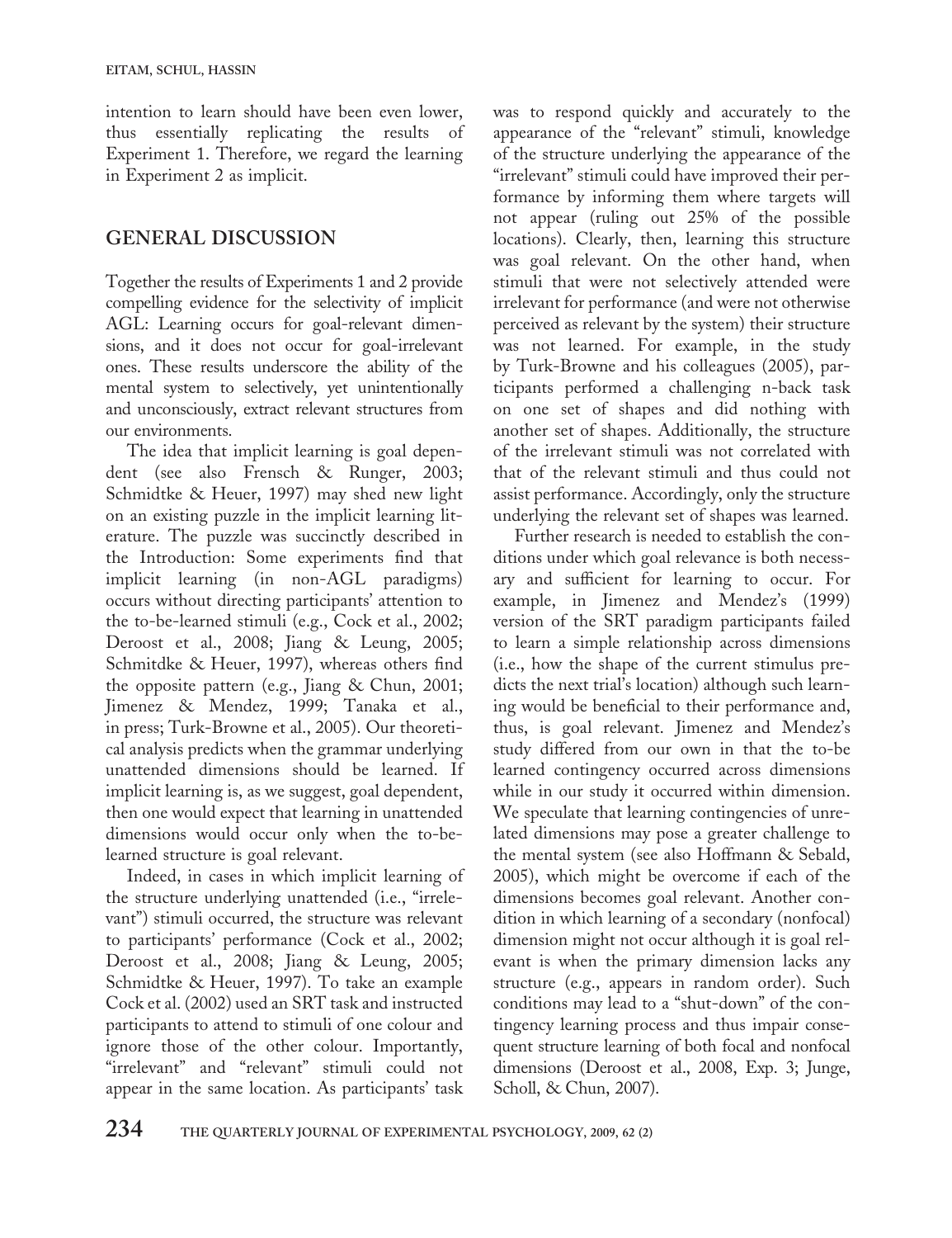The suggestion that implicit learning is goal directed should be conceptually differentiated from a related position of Whittelsea and his colleagues (cf. Whittlesea & Wright, 1997; Wright & Whittlesea, 1998). In a series of studies these authors have convincingly demonstrated that the explicit processing demands of one task ("training phase") affect how stimuli are represented in the participants' mind and thus, accidentally, their performance on a subsequent test of structure. Wright and Whittlesea's conclusion from these findings is that "there are not two forms of learning—'explicit' and 'implicit'—but instead there is only learning, and that people may be aware or unaware of the implications of that learning for the future . . . " (p. 403). Although the results of the two experiments presented here can be conceived as another example of the effects of processing demands on accidental acquisition of knowledge, the conceptualization we offer here is very different. Although structure learning can proceed incidentally (without intention) it is not at all accidental. Rather, implicit (as explicit) learning is a tool for attaining (current) goals; as such it is tuned by the current goals of the perceiver in the purpose of assisting her current goal pursuits.

To conclude, we suggest that implicit learning within multiple dimensions occurs when these dimensions are goal relevant (note that while instructing participants to attend to stimuli is a useful way of making stimuli goal relevant, it is not the only way in which a stimulus may become goal relevant). This simple idea—that implicit learning is related to participants' goals—received previous support in studies that showed that nonconscious goal pursuit can improve implicit learning (Eitam, Hassin, & Schul, 2008).

> Original manuscript received 3 June 2008 Accepted revision received 11 September 2008 First published online 3 December 2008

#### REFERENCES

Cleeremans, A., Destrebecqz, A., & Boyer, M. (1998). Implicit learning: News from the front. Trends in Cognitive Sciences, 2, 406–416.

- Cock, J. J., Berry, D. C., & Buchner, A. (2002). Negative priming and sequence learning. European Journal of Cognitive Psychology, 14, 27-48.
- Cohen, A., Ivry, R., & Keele, S. W. (1990). Attention and structure in sequence learning. Journal of Experimental Psychology: Learning, Memory, and Cognition, 16, 17-30.
- Conway, C. M., & Christiansen, M. H. (2006). Statistical learning within and between modalities: Pitting abstract against stimulus-specific representations. Psychological Science, 17, 905-912.
- Deroost, N., Zeischka, P., & Soetens, E. (2008). Negative priming in the SRT task: Learning of irrelevant sequences is enhanced by concurrent learning of relevant sequences. European Journal of Cognitive Psychology, 20, 47-68.
- Dienes, Z. (2008). Artificial grammar learning. In P. Wilken, T. Bayne, & A. Cleeremans (Eds.), Oxford companion to consciousness. Oxford, UK: Oxford University Press.
- Dienes, Z., Altman, G. T. M., Kwan, L., & Goode, A. (1995). Unconscious knowledge of artificial grammars is applied strategically. Journal of Experimental Psychology: Learning, Memory, and Cognition, 21, 1322– 1338.
- Dienes, Z., Broadbent, D., & Berry, D. (1991). Implicit and explicit knowledge bases in artificial grammar learning. Journal of Experimental Psychology: Learning, Memory, and Cognition, 17, 875– 887.
- Dulany, D. E., Carlson, R. A., & Dewey, G. I. (1984). A case of syntactical learning and judgment: How conscious and how abstract? Journal of Experimental Psychology: General, 113,  $541 - 555$ .
- Eitam, B., Hassin, R. R., & Schul, Y. (2008). Nonconscious goal pursuit in novel environments: The case of implicit learning. Psychological Science, 19,  $261 - 267.$
- Frensch, P. (1998). One concept, multiple meanings: On how to define the concept of implicit learning. In M. A. Stadler & P. A. Frensch (Ed.), Handbook of implicit learning (pp. 47-105). Thousand Oaks, CA: Sage.
- Frensch, P., & Runger, D. (2003). Implicit learning. Current Directions in Psychological Science, 12,  $13 - 18.$
- Hoffmann, J., & Sebald, A. (2005). When obvious covariations are not even learned implicitly. European Journal of Cognitive Psychology, 17, 449– 480.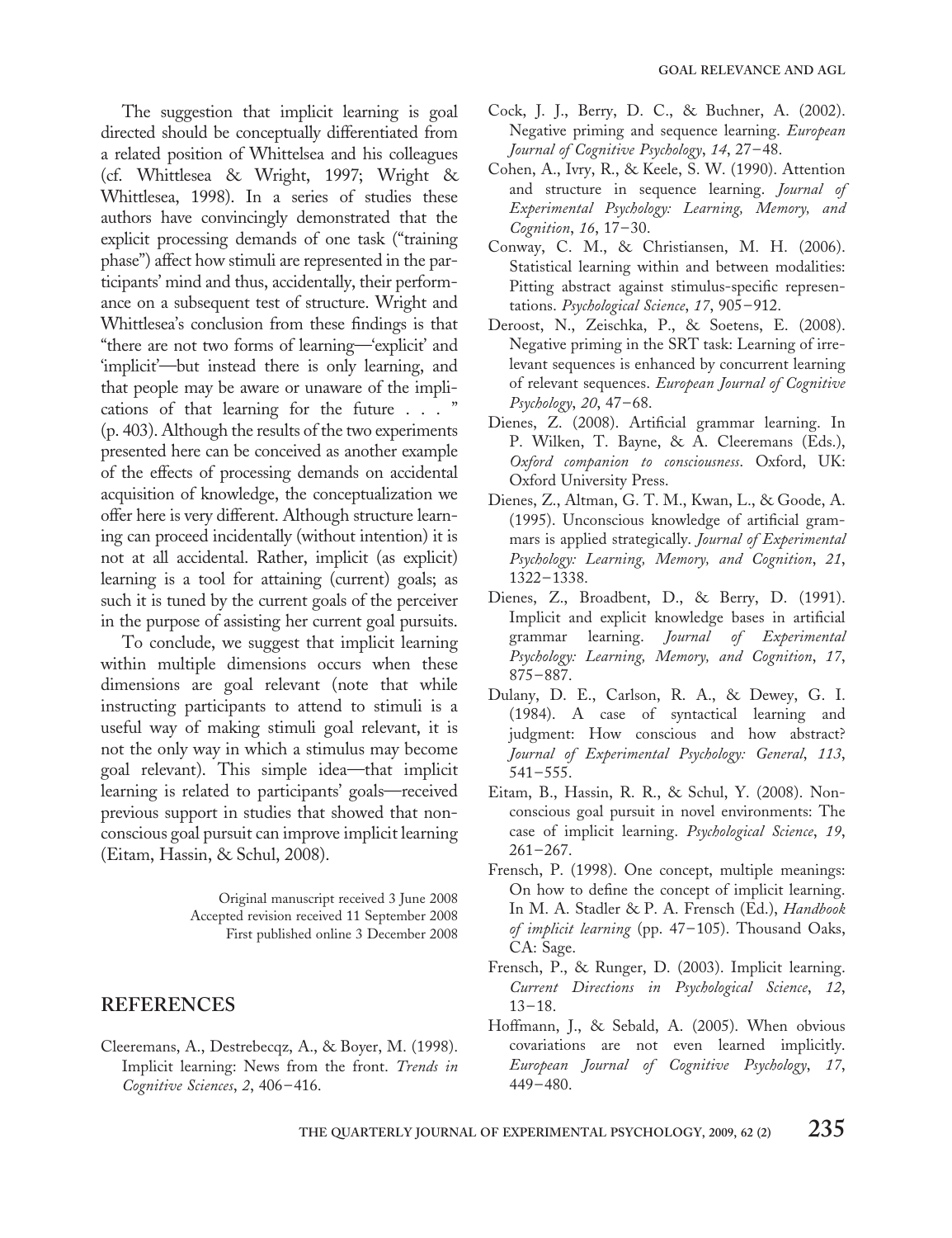- Jiang, Y., & Chun, M. M. (2001). Selective attention modulates implicit learning. Quarterly Journal of Experimental Psychology, 54A, 1105-1124.
- Jiang, Y., & Leung, A. W. (2005). Implicit learning of ignored visual context. Psychonomic Bulletin & Review, 12, 100– 106.
- Jimenez, L., & Mendez, C. (1999). Which attention is needed for implicit sequence learning? Journal of Experimental Psychology: Learning, Memory, and Cognition, 25, 236-259.
- Junge, J. A., Scholl, B. J., & Chun, M. M. (2007). How is spatial context learning integrated over signal versus noise? A primacy effect in contextual cueing. Visual Cognition, 15, 1-11.
- Kahneman, D. (1973). Attention and effort. Englewood Cliffs, NJ: Prentice Hall.
- Mayr, U. (1996). Spatial attention and implicit sequence learning: Evidence for independent learning of spatial and nonspatial sequences. Journal of Experimental Psychology: Learning, Memory, and Cognition, 22, 350-364.
- Nissen, M. J., & Bullemer, P. (1987). Attentional requirements of learning: Evidence from performance measures. Cognitive Psychology, 19, 1-32.
- Pothos, M. E. (2007). Theories of artificial grammar learning. Psychological Bulletin, 133, 227– 244.
- Rausei, V., Makovski, T., & Jiang, Y. V. (2007). Attention dependency in implicit learning of repeated search context. Quarterly Journal of Experimental Psychology, 60, 1321–1328.
- Reber, A. S. (1967). Implicit learning of artificial grammars. Journal of Verbal Learning and Verbal Behavior,  $6, 855 - 863.$
- Reber, A. S. (1993). Implicit learning and tacit knowledge: An essay on the cognitive unconscious. New York: Oxford University Press.
- Schmidtke, V., & Heuer, H. (1997). Task integration as a factor in secondary-task effects on sequence learning. Psychological Research, 60, 53 – 71.
- Shanks, D. R., Rowland, L. A., & Ranger, M. S. (2005). Attentional load and implicit sequence learning. Psychological Research, 69, 369-382.
- Shanks, D. R., & St. John, M. F. (1994). Characteristics of dissociable human learning systems. Behavioral and Brain Sciences, 17, 367– 447.
- Tanaka, D., Kiyokawa, S., Yamada, A., Dienes, Z., & Shigemasu, K. (in press). Selective attention in artificial grammar learning. Psychonomic Bulletin and Review.
- Turk-Browne, N. B., Isola, P. J., Scholl, B. J., & Treat, T. A. (2008). Multidimensional visual statistical learning. Journal of Experimental Psychology: Learning, Memory, and Cognition, 34, 399– 407.
- Turk-Browne, N. B., Junge, J. A., & Scholl, B. J. (2005). The automaticity of visual statistical learning. Journal of Experimental Psychology: General, 134, 552– 564.
- Whittlesea, B. W., & Wright, R. L. (1997). Implicit (and explicit) learning: Acting adaptively without knowing the consequences. Journal of Experimental Psychology: Learning, Memory, and Cognition, 23,  $181 - 200$ .
- Wright, R. L., & Whittlesea, B. W. (1998). Implicit learning of complex structures: Active adaptation and selective processing in acquisition and application. Memory & Cognition, 26, 402-420.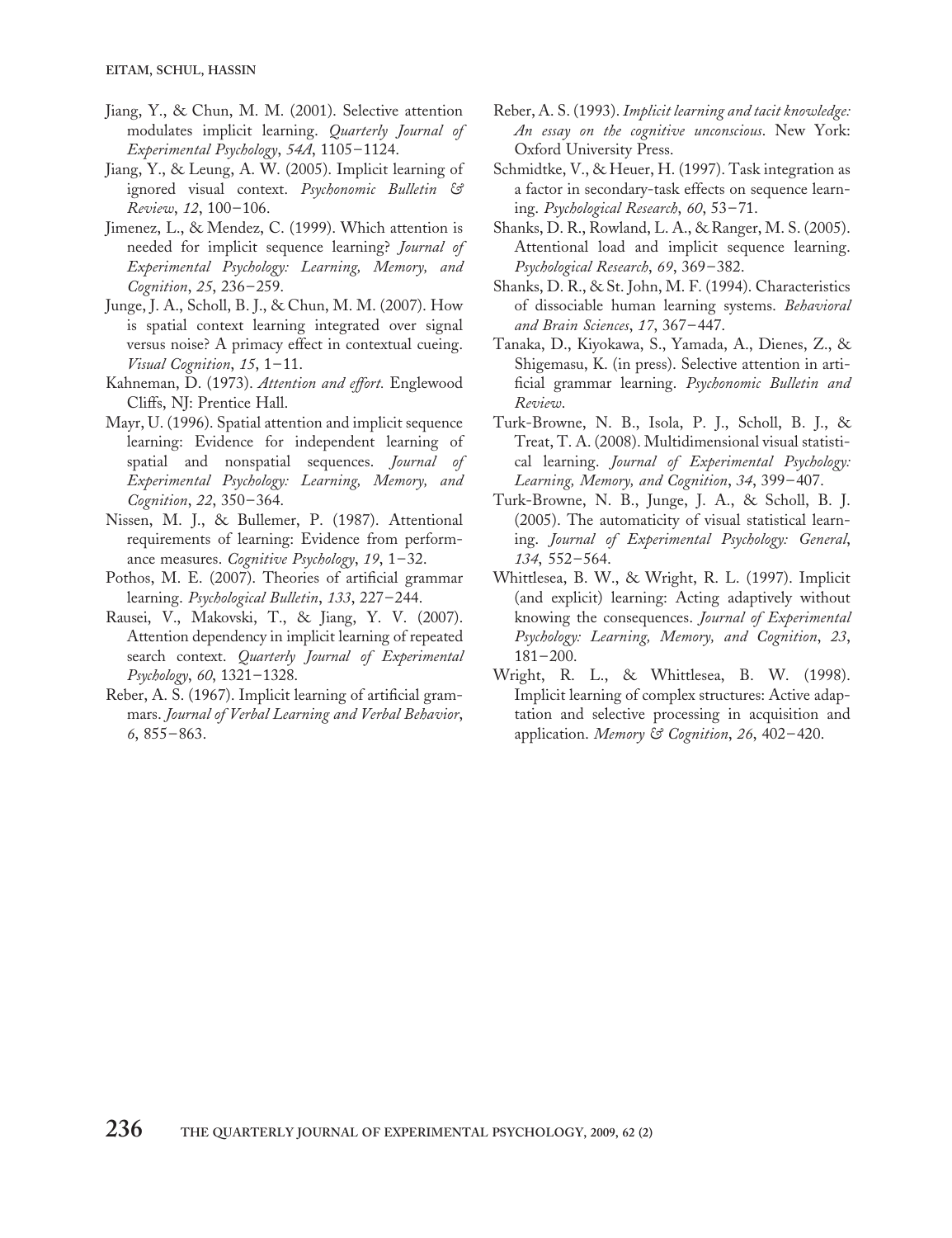## APPENDIX A

## Training stimuli

| vsvsm          | xxrvsrvm         | vssvsrvsm        |
|----------------|------------------|------------------|
| xmmxm          | <b>XXISSVSM</b>  | <b>VVSIVSIVM</b> |
| <b>XXISM</b> a | vsvsrsvm         | xmmxrsvsm        |
| <b>VSSVSM</b>  | xmxrsvsm         | <b>XXrsvsrvm</b> |
| vvsrvm         | <b>XXrvsrsvm</b> |                  |
| xmmxrvm        | <b>VVSrssvsm</b> |                  |
| vsssvsm        | <b>xmxrsssvm</b> |                  |
| <b>VSVSrvm</b> | vsvsrsvsm        |                  |
| xmxrvsm        | <b>VSSSVSIVM</b> |                  |
| xmxrsvm        | <b>XXISSSVSM</b> |                  |
| vvsrsvm        | vvsrssvsm        |                  |
| <b>XXISSVM</b> | xmmmxrvsm        |                  |
| vssvsrvm       | xmxrvsrvm        |                  |
| xmmxrsvm       | xmmmxrsvm        |                  |
|                |                  |                  |

(Grammars adapted from those used by Dienes, Altman, Kwan, & Goode, 1995).

a This item erroneously contained a violation of the letter grammar.